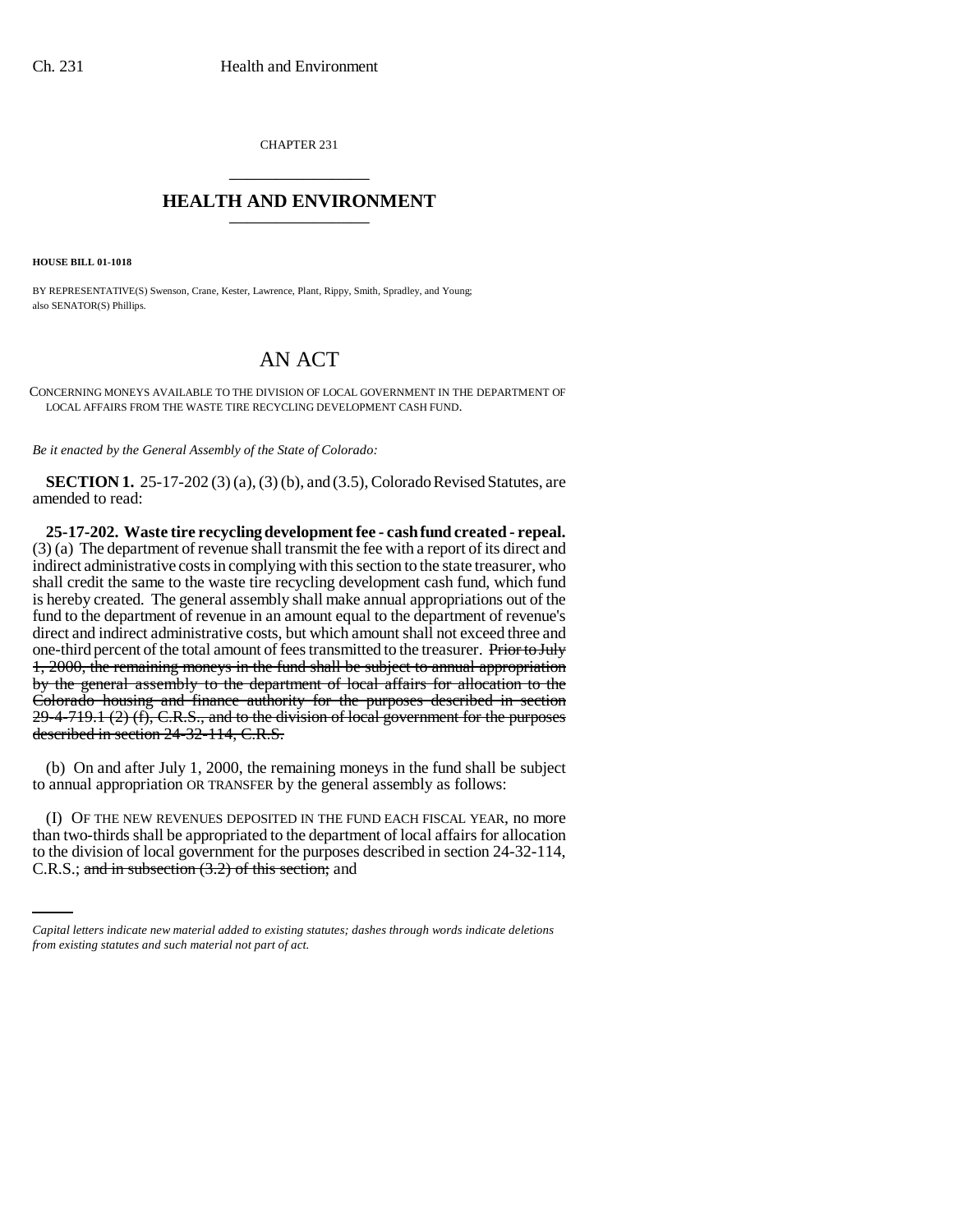(II) The remaining funds shall be appropriated TRANSFERRED to the commission on higher education ADVANCED TECHNOLOGY FUND ON A OUARTERLY BASIS, for the purposes described in section 23-1-106.5 (9), C.R.S. THE TRANSFER OF FUNDS SHALL BE MADE ON THE EFFECTIVE DATE OF THIS ACT AND AT THE END OF EACH QUARTER OF EACH SUCCESSIVE FISCAL YEAR. SUCH ADDITIONAL TRANSFERS AS MAY BE NECESSARY TO BRING THE WASTE TIRE RECYCLING DEVELOPMENT CASH FUND INTO COMPLIANCE WITH THE LIMIT ON UNCOMMITTED CASH FUND RESERVES, AS SPECIFIED IN SECTION 24-75-402, C.R.S., MAY ALSO BE MADE DURING THE FISCAL YEAR.

 $(3.5)$  (a) For the fiscal years commencing on and after July 1, 1998, moneys allocated to the division of local government pursuant to subsection (3) of this section, less a proportionate share of the administrative costs of the department of local affairs in administering the funds, shall constitute not more than fifty percent of the moneys appropriated to the department of local affairs from the waste tire recycling development cash fund.

(b) This subsection (3.5) is repealed, effective upon receipt by the general assembly of a certification by the executive director of the department of local affairs to the general assembly and the Colorado housing and finance authority that all illegal waste tire dumps or storage facilities in the state have been closed and the tires held by such facilities have been disposed of or recycled at a state or county approved storage, disposal, or recycling facility. Such certification shall be filed with the speaker of the house of representatives and the president of the senate on behalf of the general assembly and with the director of the office of legislative legal services. Any funds remaining in the waste tire elean-up CLEANUP fund created pursuant to section 24-32-114, C.R.S., upon the repeal of this subsection (3.5) shall revert to the waste tire recycling development cash fund created pursuant to subsection (3) of this section.

**SECTION 2.** The introductory portion to 24-32-114 (1) and 24-32-114 (1) (a),  $(1)$  (b)  $(I)$ ,  $(1)$   $(c)$ ,  $(1)$   $(d)$ , and  $(6)$ , Colorado Revised Statutes, are amended, and the said 24-32-114 (1) is further amended BY THE ADDITION OF A NEW PARAGRAPH, to read:

**24-32-114. Cleanup of illegally disposed of waste tires - waste tire cleanup fund - assistance to counties - legislative declaration - repeal.** (1) Moneys appropriated from the waste tire recycling development cash fund, created in section 25-17-202 (3), C.R.S., to the division of local government in accordance with said section, shall be deposited in the waste tire cleanup fund, which fund is hereby created in the state treasury, for use in accordance with this section. In addition to moneys otherwise provided as funds are available and within appropriated amounts, moneys in the waste tire cleanup fund, LESS A PROPORTIONATE SHARE OF THE ADMINISTRATIVE COSTS OF THE DEPARTMENT OF LOCAL AFFAIRS IN ADMINISTERING THE FUND, INCLUDING 0.5 FULL-TIME EQUIVALENT EMPLOYEES (FTE), shall be expended for the following purposes:

(a) Up to thirty FIFTY percent of the moneys appropriated to the department of local affairs from the waste tire recycling development cash fund may be expended to provide grants to counties and municipalities for the disposal, recycling, or reuse of illegally dumped or stored waste tires at a state- or county-approved storage or